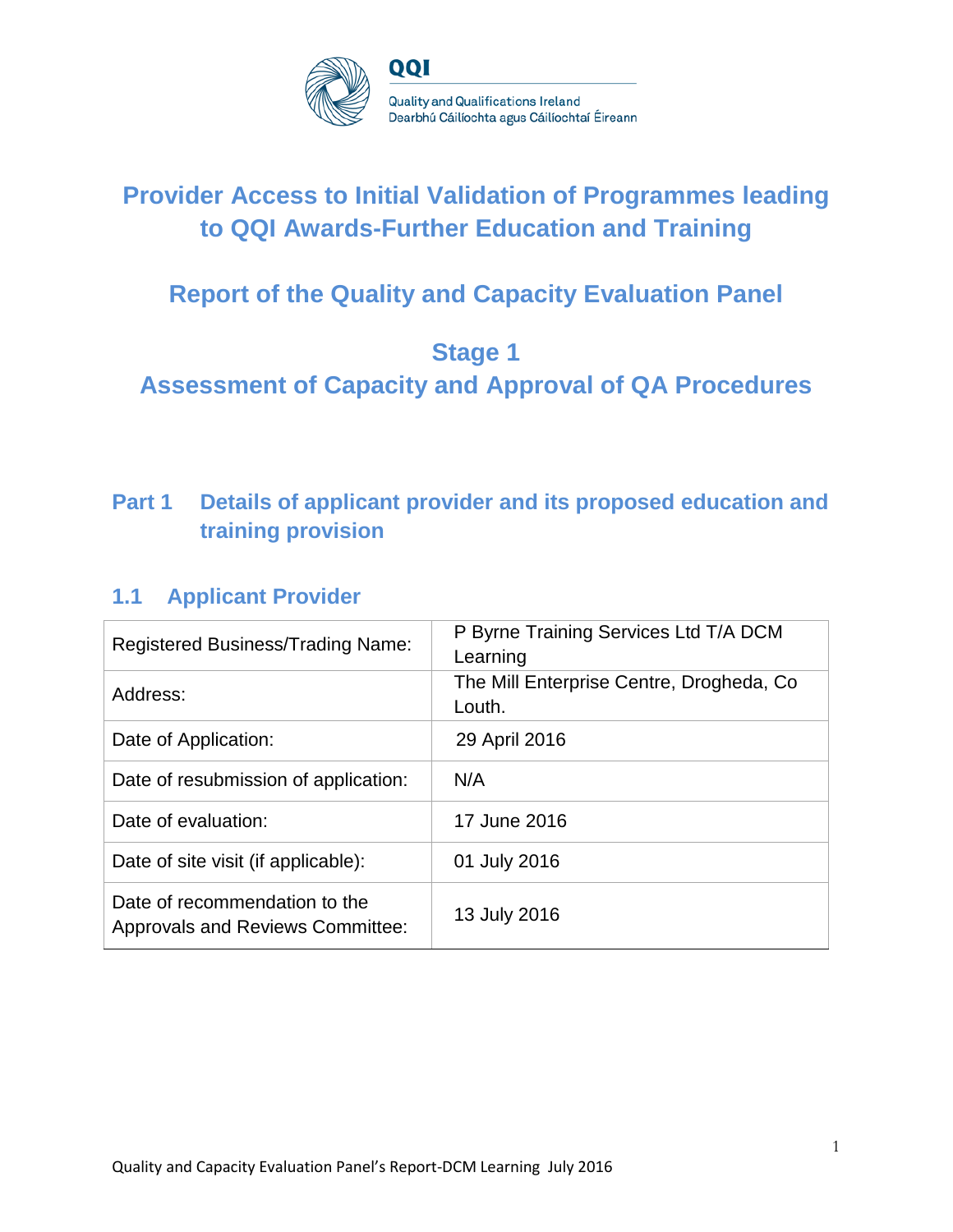

## **1.2 Profile of applicant provider**

DCM Learning is the trading name of P. Byrne Training Services Ltd established as a limited company in December 2013.Its principal function is as a training provider. It currently provides training on publicly accessible courses and to a range of corporate clients around Ireland. Its current range of courses are short programmes designed to meet the demand it has identified through its market research. The company owner was previously the Managing Director of Professional Development Ltd for 4 years prior to establishing DCM Learning.

DCM Learning is headquartered in Drogheda, Co Louth and has serviced offices in Dublin and Cork.

## **1.3 Proposed education and training provision**

DCM Learning is proposing to provide programmes leading to QQI Specific Purpose and Minor awards at NFQ Levels 5 and 6 in the ISCED fields of Business and Administration, Marketing and Advertising, Manufacturing and Processing and Teacher Training.

## **Part 2 The Quality and Capacity Panel Membership**

| <b>Name</b>        | Role of panel member                                         | Organisation                  |
|--------------------|--------------------------------------------------------------|-------------------------------|
| Naomi Jackson      | Chair                                                        | <b>Dublin Business School</b> |
| Ann Higgins        | <b>QA Expert in Further</b><br><b>Education and Training</b> | <b>Galway Roscommon ETB</b>   |
| Maria O 'Donoghue  | <b>Industry Expert</b>                                       | <b>Independent Consultant</b> |
| <b>Kevin Monks</b> | Learner Representative,                                      | <b>Skillnet</b>               |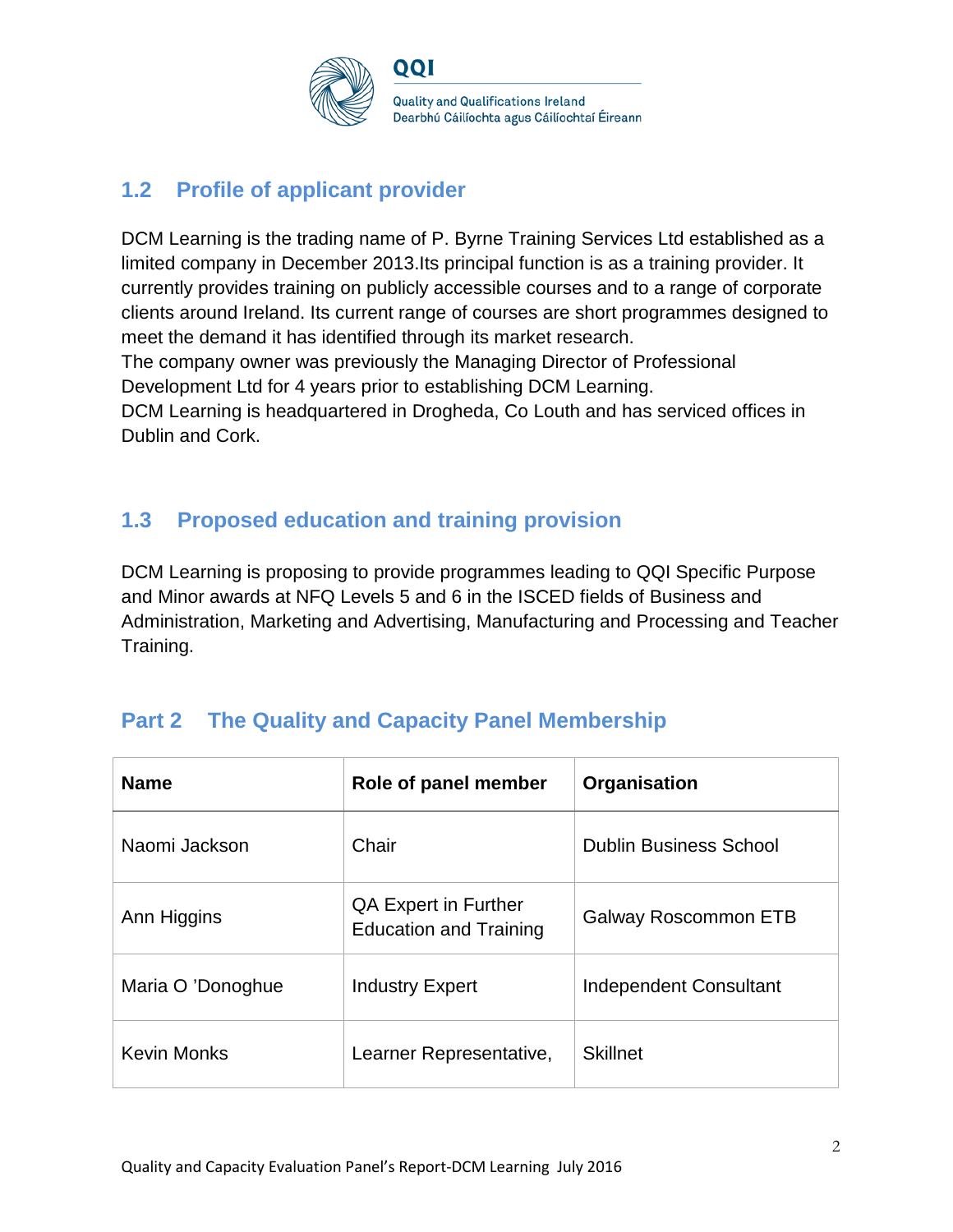

**Quality and Qualifications Ireland** Dearbhú Cáilíochta agus Cáilíochtaí Éireann

| <b>Colette Harrison</b> | Secretary to the Panel | QQI |
|-------------------------|------------------------|-----|
| <b>QQI Staff</b>        |                        |     |
| <b>Walter Balfe</b>     | <b>Site Visit</b>      |     |
|                         |                        |     |

## **Part 3 Findings of the Panel**

### **3.1 Summary Findings**

The Quality and Capacity Evaluation Panel's (panel) role is to evaluate the capacity of DCM Learning to provide quality education and training to learners in the context of the education and training provision proposed. Core to this consideration, the panel is required to evaluate the draft quality assurance procedures and supporting infrastructure submitted by DCM Learning

The panel reviewed the documentation presented by DCM Learning. Annex 1 lists the documentation submitted. The panel met representatives of DCM Learning (Annex2) and considered their responses made during the course of the evaluation meeting.

A site visit site visit took place on 01 July 2016 and confirmed that DCM Learning premises, facilities and resources detailed in the documentation and presentation are in place.

### **3.2 Recommendation of the panel**

The panel is satisfied that DCM Learning has demonstrated its capacity to provide quality education and training to learners leading to QQI Specific Purpose and Minor awards at NFQ Levels 5 and 6 in the ISCED fields of Business and Administration, Marketing and Advertising, Manufacturing and Processing and Teacher Training. (para 1.3 refers)

DCM Learning has demonstrated, during its presentation to the panel, a full ownership and understanding of its quality system.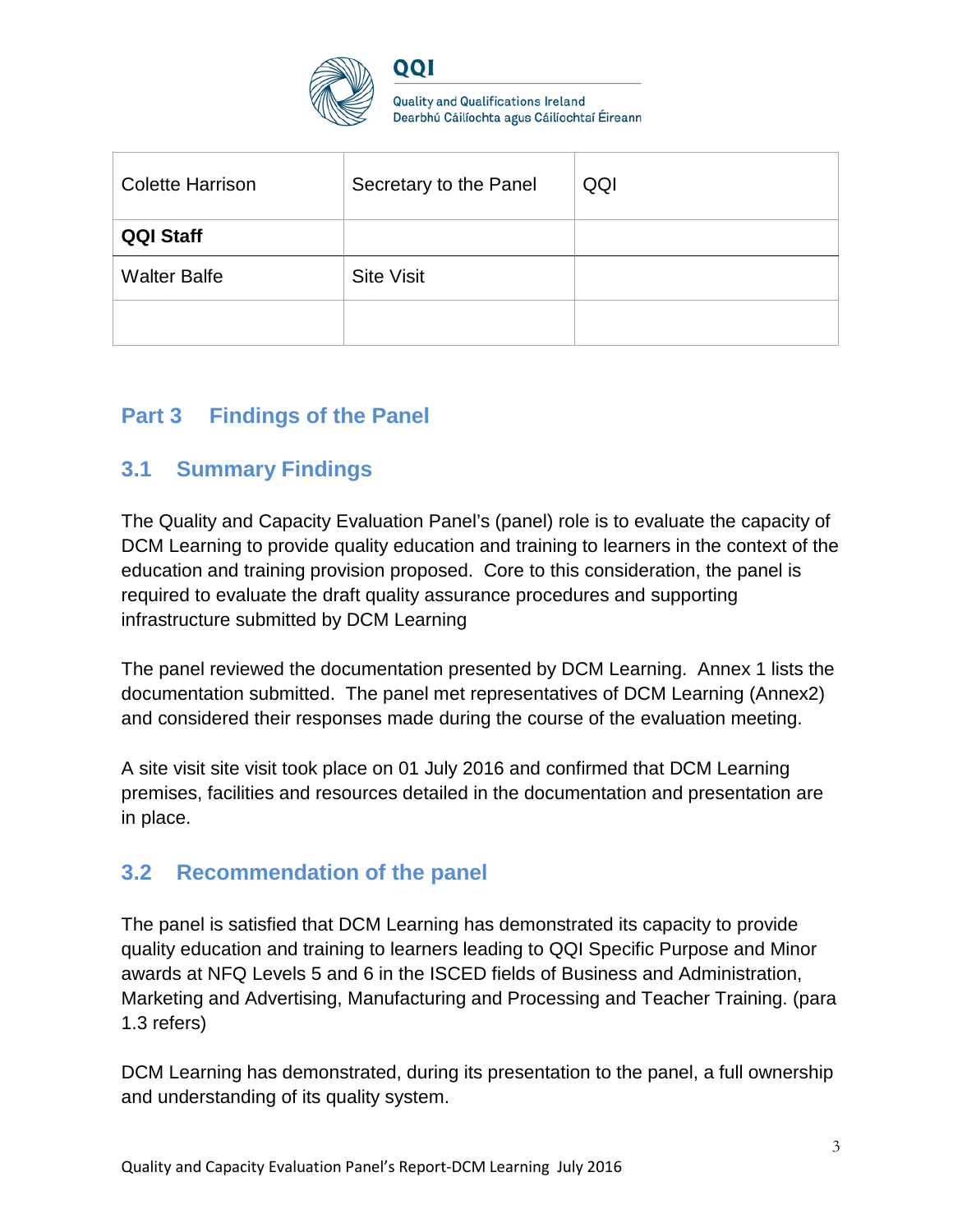

The panel is satisfied that the draft Quality Assurance procedures and supporting infrastructure submitted by DCM Learning demonstrates a potentially effective quality management system fit for the purposes of education and training as outlined above.

The panel recommends that the Approvals and Reviews Committee of QQI approves the proposed draft Quality Assurance procedures of DCM Learning. If approved, DCM Learning will be permitted to progress to Stage 2 of the initial validation process.

## **Part 4 Detailed findings - Evaluation of the capacity of the applicant to provide quality education and training to learners**

### **4.1 Legal and compliance requirements:**

4.1.1(a) Criterion

*Is the applicant an established Legal Entity who has Education and/or Training as a Principal Function?*

#### 4.1.1(b) Finding

DCM Learning is a limited company that offers training and business consultancy. Training is a principal function

#### 4.1.2(a) Criterion

*Is the legal entity established in the European Union and does it have a substantial presence in Ireland?*

#### 4.1.2(b) Finding

DCM Learning was incorporated in Ireland in December 2013. (CRO Number:537009) Its offices are in Drogheda, Co Louth.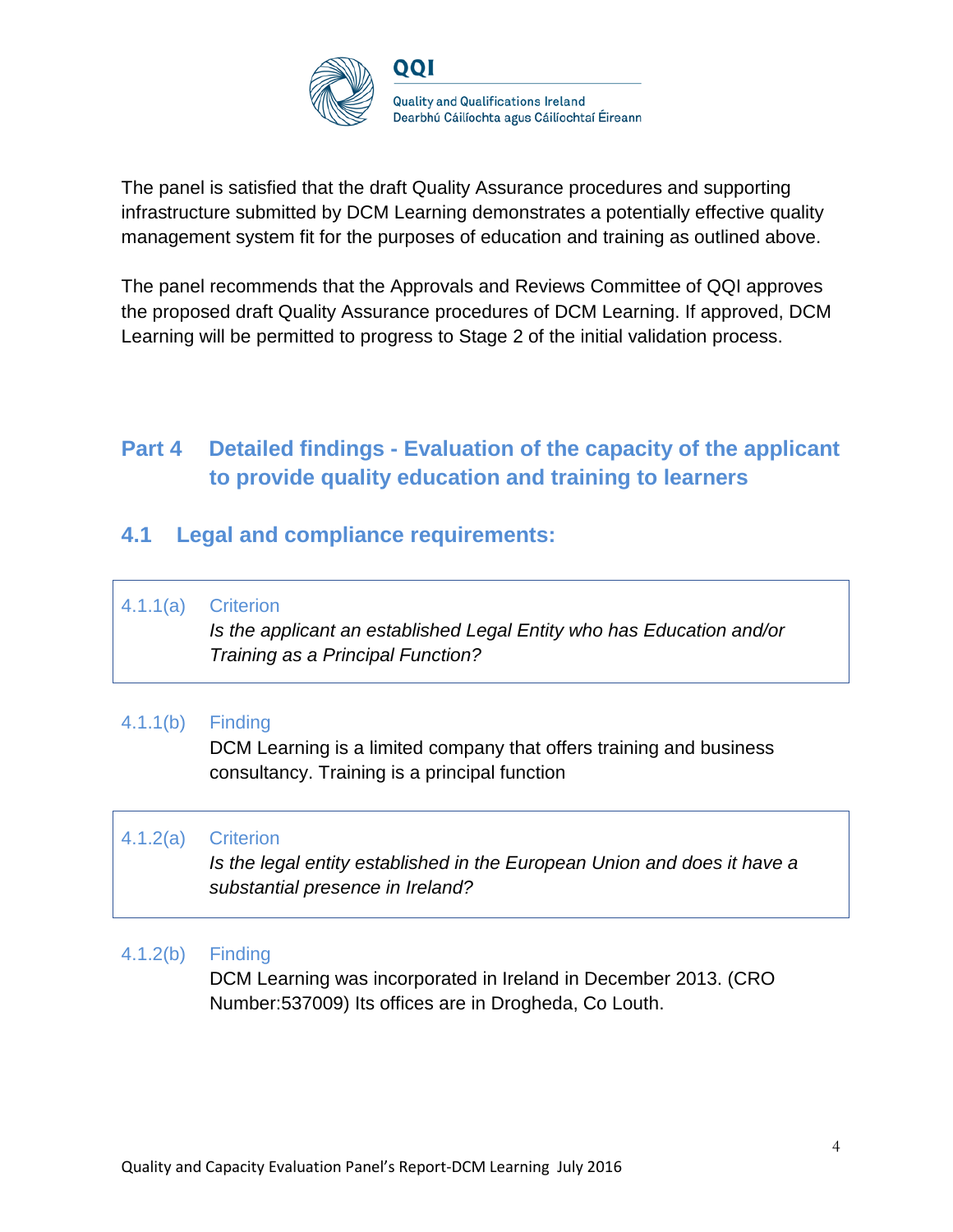

#### 4.1.3(a) Criterion

*Are any dependencies, collaborations, obligations, parent organisations, and subsidiaries clearly specified?*

#### 4.1.3(b) Finding

This is not applicable to DCM Learning as it has no declared dependencies, collaborations, obligations, parent organisations or subsidiaries. In its submission, it has indicated an intention to collaborate with other companies to offer accredited training. The panel is of the view that DCM Learning must commit to notifying QQI of any proposed collaborations before they are established. Appropriate QA procedures will need to be developed and approved.

#### 4.1.4(a) Criterion

*Are any third-party relationships and partnerships compatible with the scope of access sought?*

#### 4.1.4(b) Finding

DCM Learning has no third party relationships or partnerships.

#### 4.1.5(a) Criterion

*Are the applicable regulations and legislation complied with in all jurisdictions where it operates?*

#### 4.1.5(b) Finding

DCM Learning, in making the required statutory declaration has certified that it is compliant with all relevant legislation and regulatory requirements applicable to the provision of education and training in Ireland, in particular all employment, health and safety, equality, data protection, and financial regulatory requirements insofar as same are applicable to DCM Learning's operations.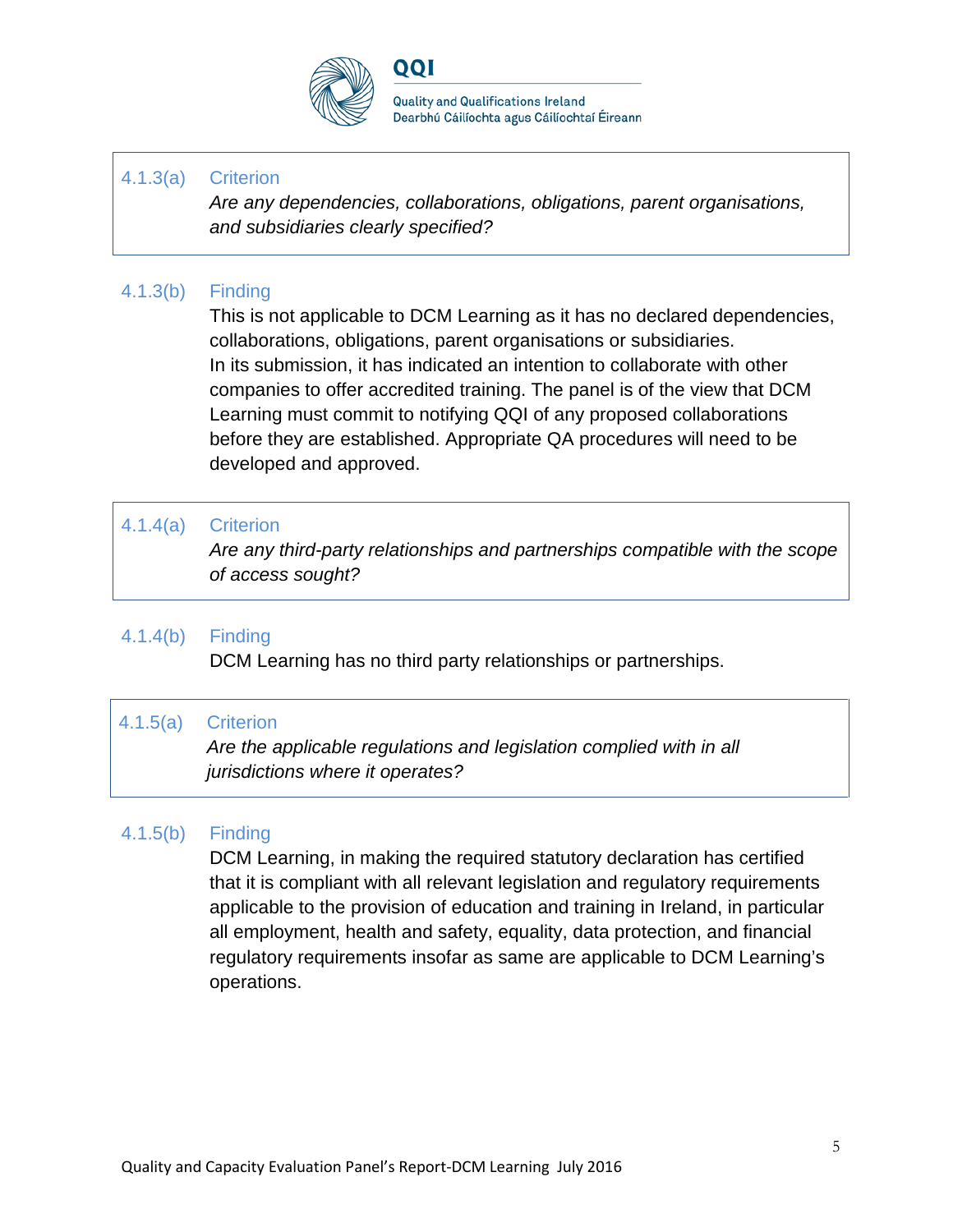

#### 4.1.6(a) Criterion

*Is the applicant in good standing in the qualifications systems and education and training systems in any countries where it operates (or where its parents or subsidiaries operate) or enrols learners, or where it has arrangements with awarding bodies, quality assurance agencies, qualifications authorities, ministries of education and training, professional bodies and regulators.*

#### 4.1.6(b) Finding

The majority of DCM Learning's current programmes are self-certified. It has no involvement with the qualifications or education and training system in Ireland. Its application to QQI is its first engagement with an awarding body.

### **4.2 Resource, governance and structural requirements:**

#### 4.2.1(a) Criterion

*Does the applicant have a sufficient resource base and is it stable and in good financial standing?*

#### 4.2.1(b) Finding

The panel is satisfied that DCM Learning has sufficient resources and at this time is in good financial standing. Supporting documentation from its accountants supports this finding.

 The Managing Director's background as a qualified accountant gives an assurance that financial management will be a focus of DCM Learning's operations.

#### 4.2.2(a) Criterion

*Does the applicant have a reasonable business case for sustainable provision?*

#### 4.2.2(b) Finding

DCM Learning commenced operations in December 2013. The panel were provided with further detail on current sales figures indicating growth from 2014 to the current date. During the panel discussion DCM Learning demonstrated an effective use of digital marketing tools to research and market the courses currently offered.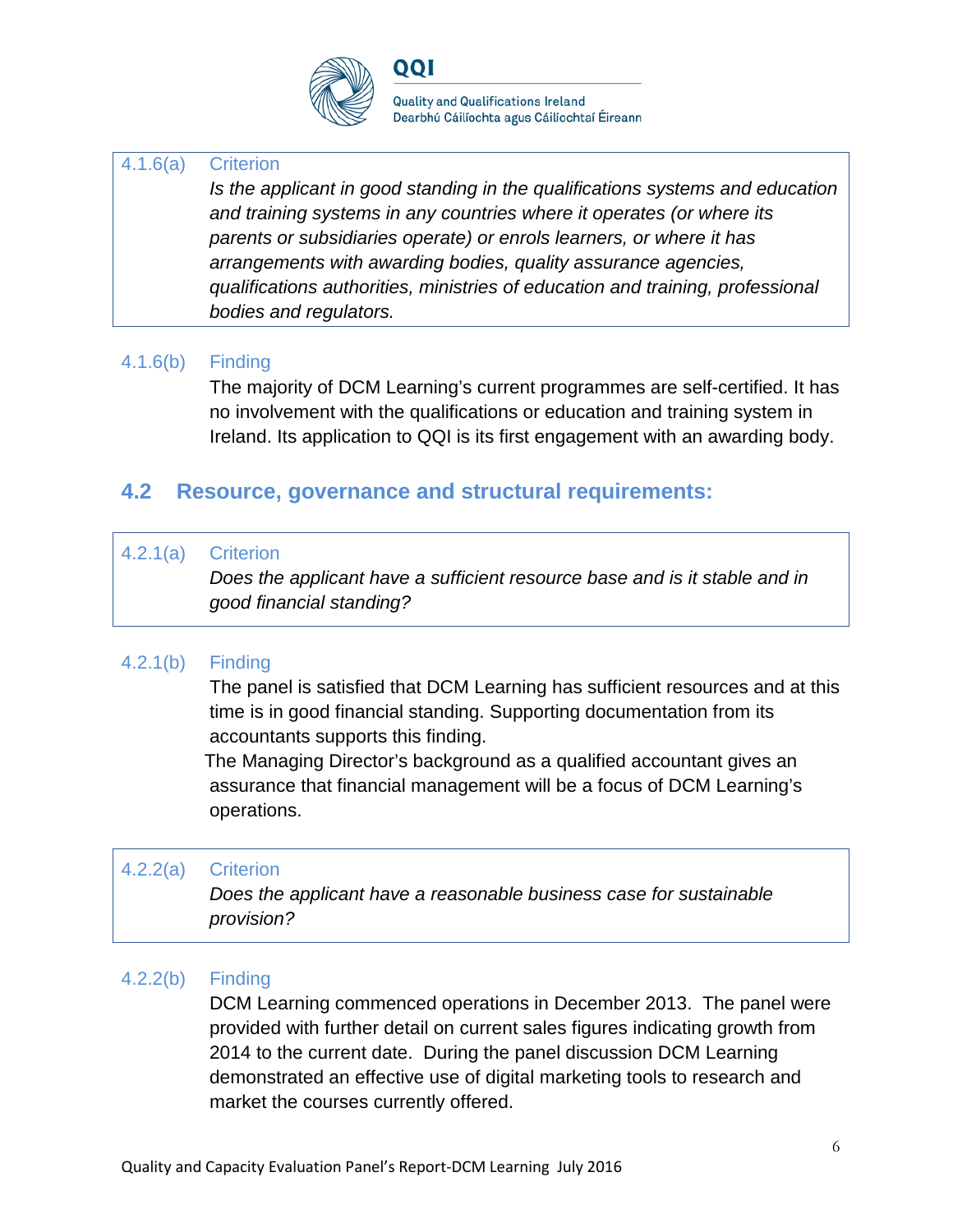

In assessing its next stage of development, it considers that seeking

national accreditation for courses specific areas related to their current provision is the next step in its development.

#### 4.2.3(a) Criterion

*Are fit-for-purpose governance, management and decision making structures in place?*

### 4.2.3(b) Finding

DCM Learning has not implemented its planned governance and decision making structure in relation to quality assurance for its accredited programmes. The panel considers that the proposed structure is capable of being implemented. However, the roles of the Managing Director / Head of Centre and the membership of its committees need to be reconsidered to ensure a clear separation of the academic and business decision making structures of company. DCM Learning is encouraged to consider an academic governance structure that is fit for the size and nature of the organisation. In particular, the panel noted the potential for one oversight committee that may appoint working groups as required as opposed to having a number of set committees.

The panel recommends the extent of the responsibilities undertaken by the Operations Director be reviewed. The panel welcomed the intention to make a further appointment to support this role.

 The role of the non-executive director as Chair of the Board strengthens the proposed governance structure.

#### 4.2.4(a) Criterion

*Are there arrangements in place for providing required information to QQI?*

#### 4.2.4(b) Finding

As part of the supporting documentation submitted to QQI, it provided a range of reports (sales figures, repeat clients) confirming a capacity to comply with QQI's information requirements. The company has two experienced support staff and appropriate technical resources in place. This was confirmed during the site visit.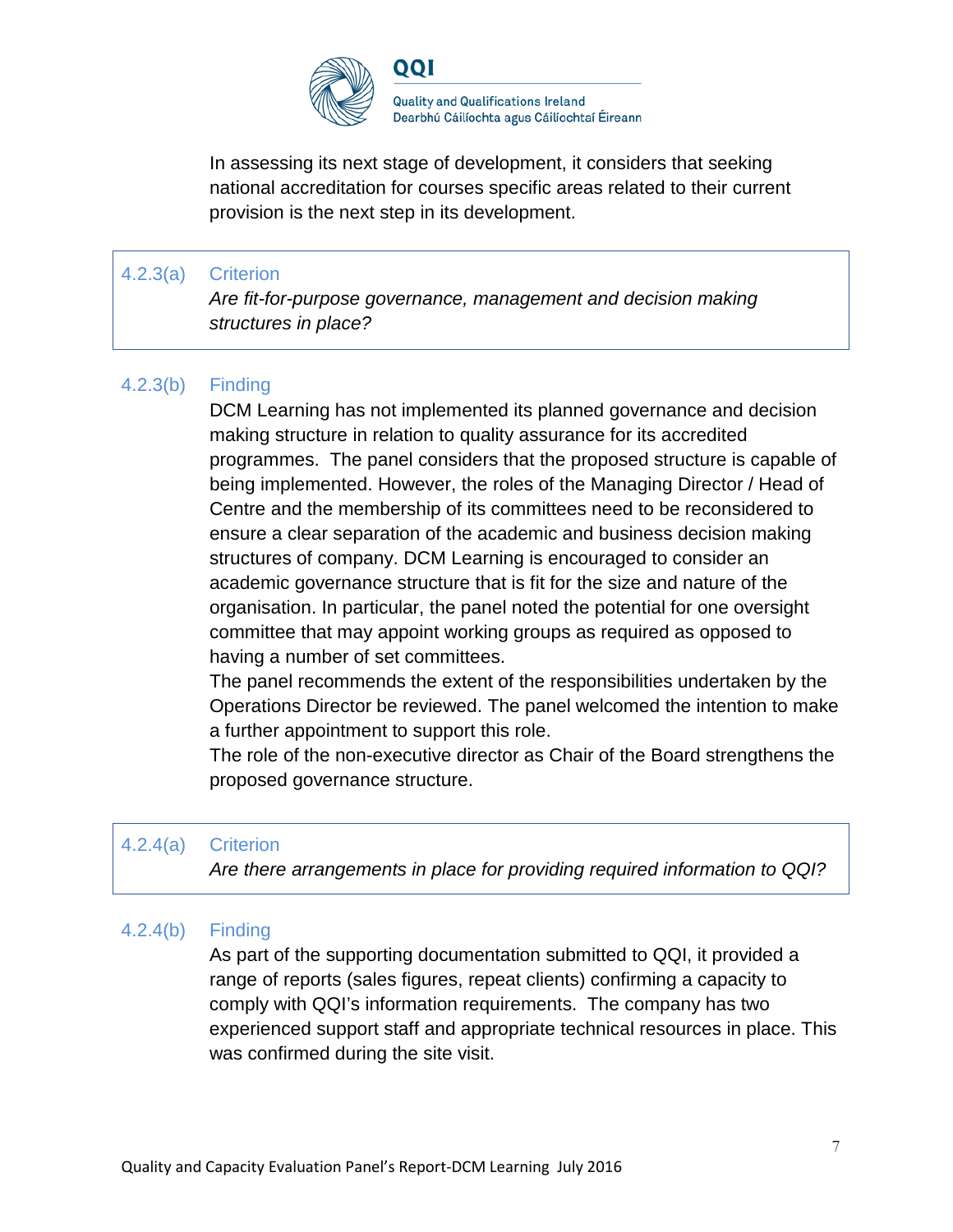

DCM Learning confirmed it was investing in a learner management system that would support this requirement.

## **4.3 Programme development and provision requirements:**

#### 4.3.1(a) Criterion

*Does the applicant have experience and a track record in providing education and training programmes?*

#### 4.3.1(b) Finding

DCM Learning has experience and a track record in providing training programmes in the fields of learning proposed. To date that training has been self-certified with a focus on short courses. This experience has been gained through the owner's role as the Managing Director of another training organisation that offers training programmes leading to QQI awards.

A number of its current contracted trainers have experience of delivering certified and self-certified programmes with providers that currently deliver programmes leading to QQI awards.

The company recognises that providing programmes leading to QQI awards places additional responsibilities in the areas of programme design and development and learner assessment on the designated staff.

In its documentation and at the panel presentation DCM Learning expressed its intention to develop blended programmes leading to QQI awards. The panel require DCM Learning to submit the appropriate quality assurance procedures for approval by QQI prior to the development of these programmes.

#### 4.3.2(a) Criterion

*Does the applicant have a fit-for-purpose and stable complement of education and training staff?*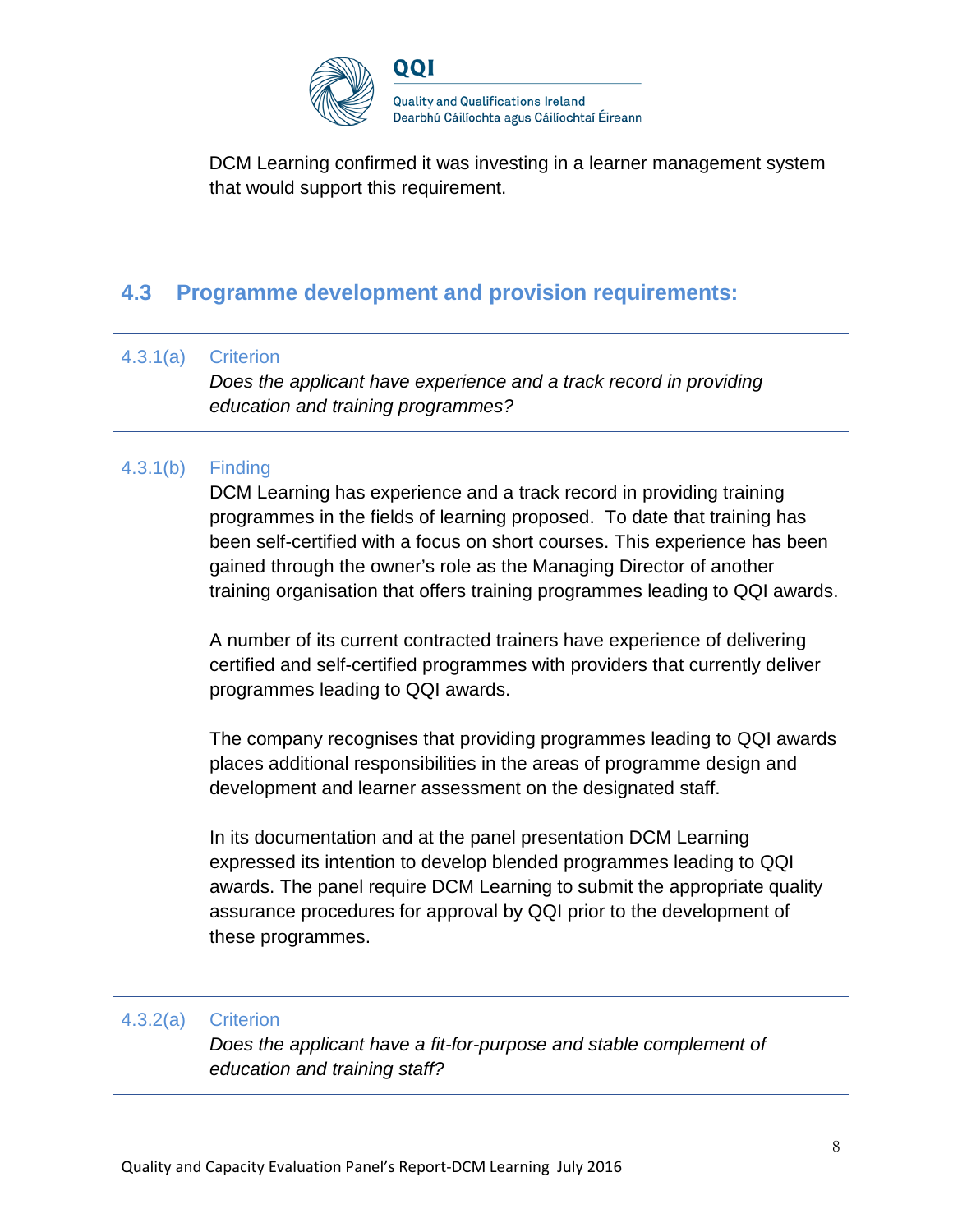

#### 4.3.2(b) Finding

DCM Learning has two full time members of staff and 11 contracted training instructors. Two of the directors are directly involved in the business, undertaking key management roles as Head of Centre and Operations Director. DCM Learning indicated that it will shortly recruit an additional resource to support the work of the Operations Director in the implementation of the QA system.

 It is usual that contracted trainers undertake work for a number of training providers and this is the situation with all of DCM Learning's contracted trainers. During the panel discussion, the company expressed the intention of having exclusive contracts with some its trainers in the future.

 To ensure that the contracted trainers recruited by DCM Learning have the skills and experience to fully engage in the design, delivery, assessment and review of programmes leading to QQI awards, it should establish a trainer profile stating the qualification and experience that is required.

 DCM Learning outlined the training and development days organised for trainers which are attended on a voluntary basis. DCM Learning should consider mechanisms for ensuring compulsory engagement in essential training and development for training staff, as appropriate.

#### 4.3.3(a) Criterion

*Does the applicant have the capacity to comply with the standard conditions for validation specified in Section 45(3) of the Qualifications and Quality Assurance (Education and Training) Act (2012) (the Act)?*

#### 4.3.3(b) Finding

The standard conditions for validation specified in the Act include cooperation with and assistance to QQI in the performances of its functions, including the provision of such information required by QQI, the establishment of procedures for the fair and consistent assessment of learners and provisions for the protection of enrolled learners.

From the documentation submitted and the presentation made by DCM Learning, the panel considers that its quality assurance system is capable of supporting the standard conditions for validation. This determination will be confirmed during the programme validation stage of this process.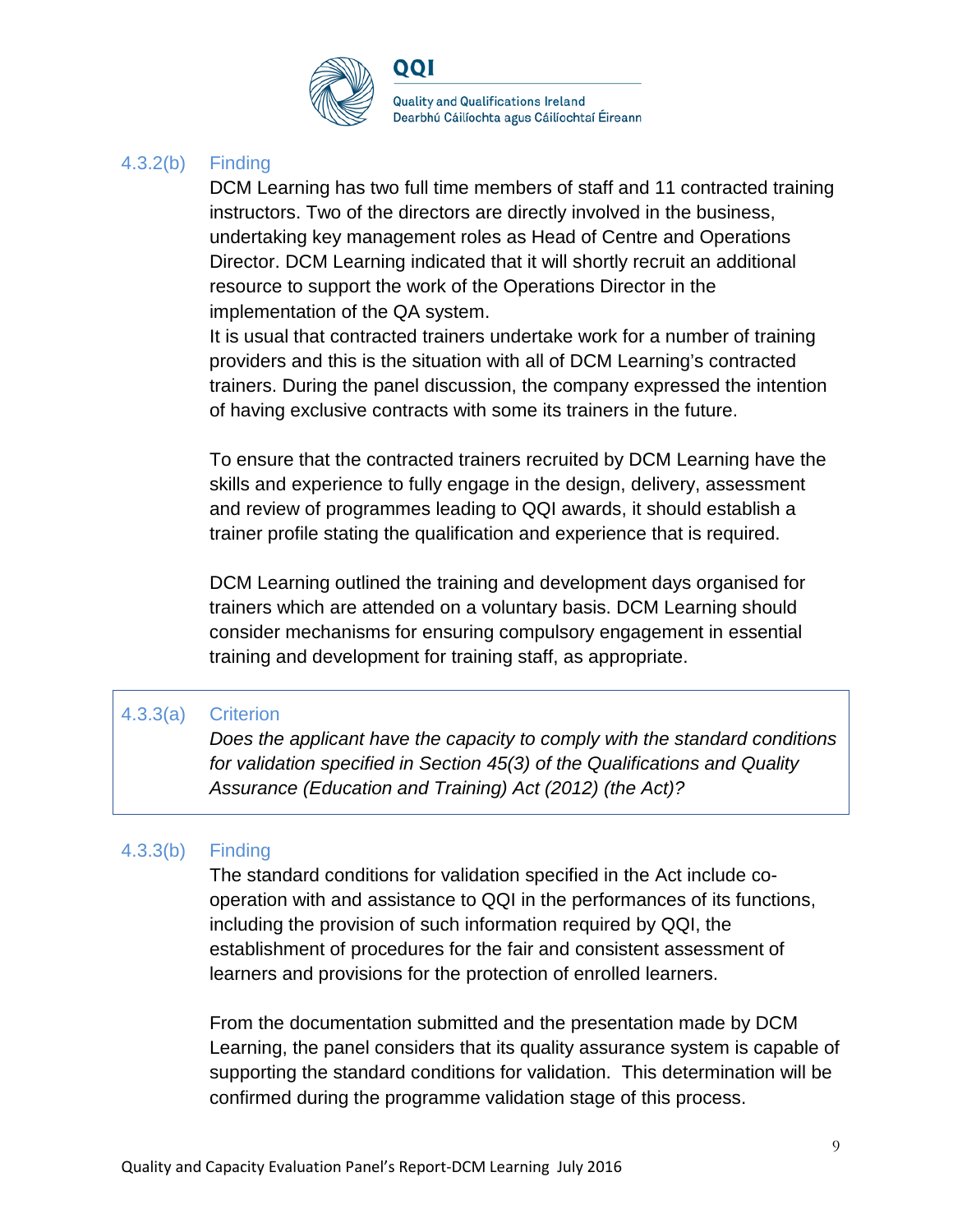

**Quality and Qualifications Ireland** Dearbhú Cáilíochta agus Cáilíochtaí Éireann

#### 4.3.4(a) Criterion

*Does the applicant have the fit-for-purpose premises, facilities and resources to meet the requirements of the provision proposed in place?*

#### 4.3.4(b) Finding

DCM Learning's offices function as an administrative base for its operations. It is moving to new premises centrally located in Drogheda. All training provision is off site: on client sites or selected sites for which it has selection criteria established Appropriate staffing arrangements and technical resources are in place.

#### 4.3.5(a) Criterion

*Are there access, transfer and progression arrangements that meet QQI's criteria for approval in place?*

#### 4.3.5(b) Finding

 The access, transfer and progression arrangements in place meet QQI criteria.

DCM Learning demonstrated an understanding of the challenges that can arise in ensuring that potential learners have the capacity to succeed on programmes leading to QQI awards.

#### 4.3.6(a) Criterion

*Are structures and resources to underpin fair and consistent assessment of learners in place?*

#### 4.3.6(b) Finding

DCM Learning demonstrated at the presentation a clear understanding of the structures and resources necessary to have in place to ensure fairness and consistency in assessment.

The challenge of ensuring consistency across the contracted trainers delivering programmes leading to QQI awards is understood by DCM Learning. Appropriate resources and supports are required to be put in place to manage this challenge. The roles of the Head of Centre and the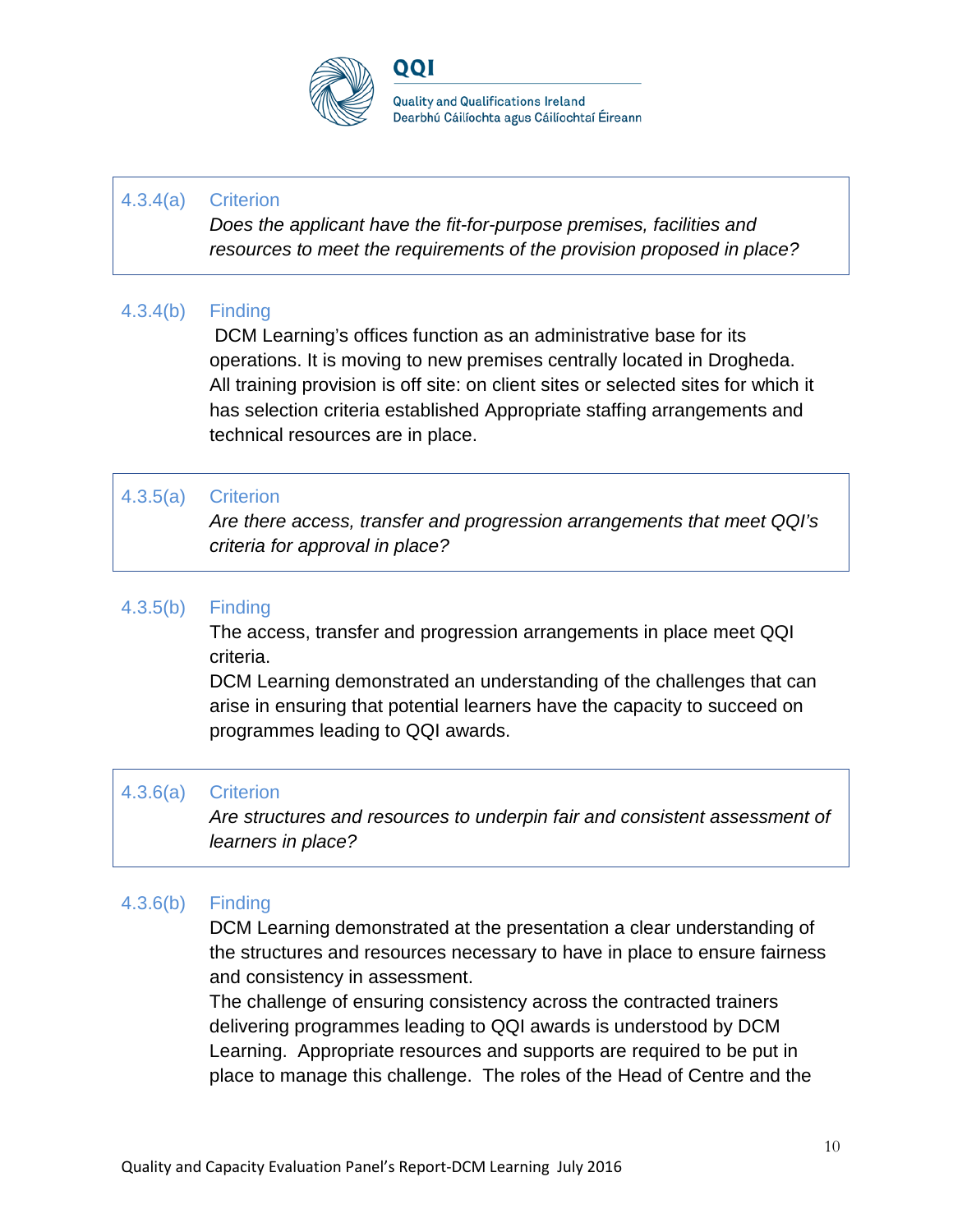

Operations Director in assessment processes requires reconsideration. (para 4.2.3 refers)

### 4.3.7(a) Criterion

*Are arrangements for the protection of enrolled learners to meet the statutory obligations in place (where applicable)?*

#### 4.3.7(b) Finding

DCM Learning understands the legislative requirements about protection for enrolled learners and will inform learners of its implications. This policy does not apply to DCM Learning due to the short duration of the programmes they are proposing to offer.

### **4.4 Evaluation of capacity to provide the proposed education and training provision - Overall finding:**

The panel is satisfied that DCM Learning has proven its capacity to provide quality programmes leading to the proposed NFQ Level 5 and 6 Specific Purpose and minor awards in the ISCED fields of Business and Administration, Marketing and Advertising, Manufacturing and Processing and Teacher Training

## **Part 5 Evaluation of draft QA Procedures submitted by DCM Learning**

5.1(a) Criterion

*The quality system is comprehensive, containing policies and procedures for all relevant areas set out in the areas to be quality assured*

#### 5.1(b) Finding

The documentation submitted by DCM Learning is comprehensive, containing the relevant policies and procedures. The panel noted the high standard of its presentation.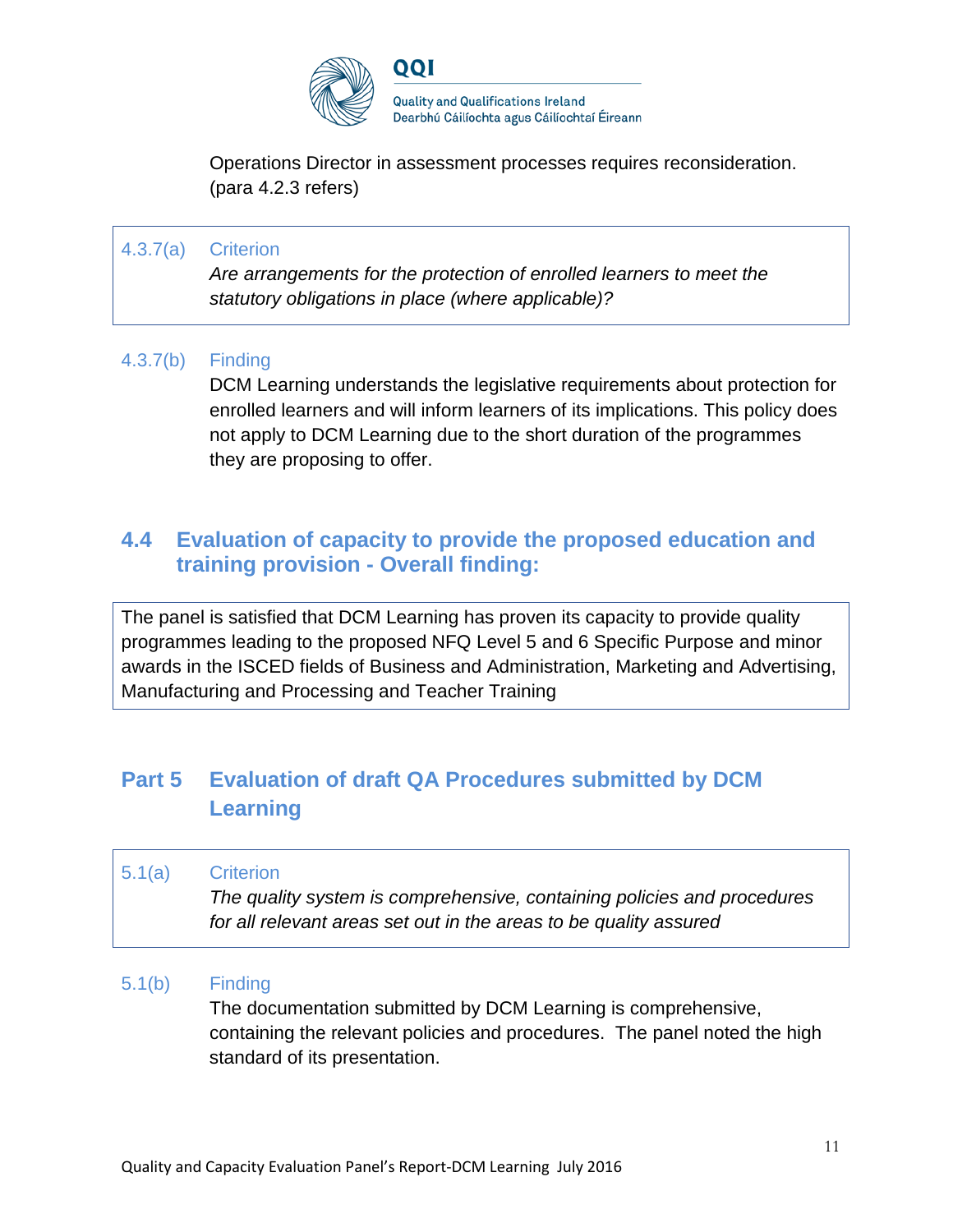

**Quality and Qualifications Ireland** Dearbhú Cáilíochta agus Cáilíochtaí Éireann

#### 5.2(a) Criterion

*DCM Learning has a governance structure capable of overseeing the effective implementation of its quality system*

#### 5.2(b) Finding

The proposed governance structure is capable of overseeing the implementation of its quality system. A review of the roles of the Managing Director/Head of Centre and the membership of the committees is required. (para 4.2.3 refers)

#### 5.3(a) Criterion

*DCM Learning's policies are required to demonstrate a full knowledge of legislative obligations on providers arising from the Qualifications and Quality Assurance (Education and Training) Act (2012).*

#### 5.3(b) Finding

The policies submitted by DCM Learning demonstrate its understanding of the legislative obligations of providers who offer programmes leading to QQI awards.

#### 5.4(a) Criterion

*The system for Internal Monitoring is credible i.e. it identifies*

- *- who is responsible*
- *- mode(s) of operation*
- *- frequency*
- *- indicator(s)/measures of effectiveness*

#### 5.4(b) Finding

DCM Learning as a small organisation requires its staff to undertake a number of roles, which is understandable.

 The roles associated with the proposed internal monitoring system includes the programme leaders and trainers. It is necessary for the requirement to undertake this activity to be included in the terms and conditions of the contracted trainers.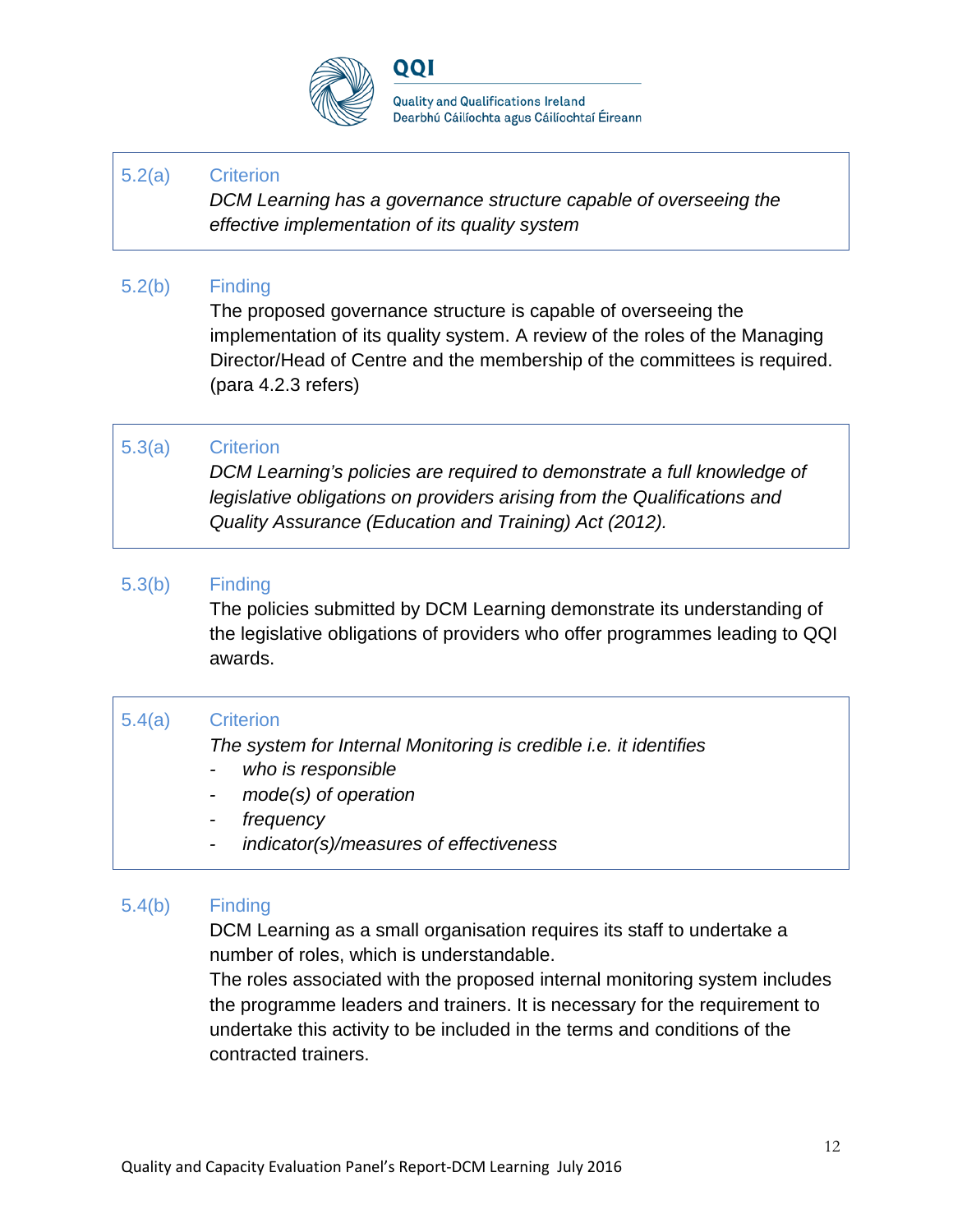

**Quality and Qualifications Ireland** Dearbhú Cáilíochta agus Cáilíochtaí Éireann

#### 5.5(a) Criterion

*The procedures for Assessment of Learners have the capacity to ensure that assessment as carried out will be fair, consistent and fit for purpose.*

#### 5.5(b) Finding

DCM Learning. provided sufficient assurance from its documented procedures and in discussions with the panel that it had the capacity to ensure that assessment carried out will be fair, consistent and fit for purpose.

 Sufficient supports will be required to ensure that the procedures are fully implemented by the contracted trainers involved in programme delivery. (para 4.3.6 refers)

#### 5.6(a) Criterion

*The policy for Protection of Enrolled learners clearly states the provider's obligations in this area.*

#### 5.6(b) Finding

A policy statement on protection for enrolled learners should be included in DCM Learning 's QA Manual. (para 4.3.7 refers)

#### 5.7(a) Criterion

*The system for Self-Evaluation and Improvement is credible and has the potential to support quality provision in the provider.*

#### 5.7(b) Finding

In its documentation and at the panel meeting DCM Learning provided the panel with sufficient assurance that it understood the requirements of an effective self-evaluation system. The panel noted the commitment to sourcing external expertise to support the self-evaluation process. DCM Learning, due to the short nature of the programmes they are providing is required to increase the frequency of programme reviews from five years to an annual review.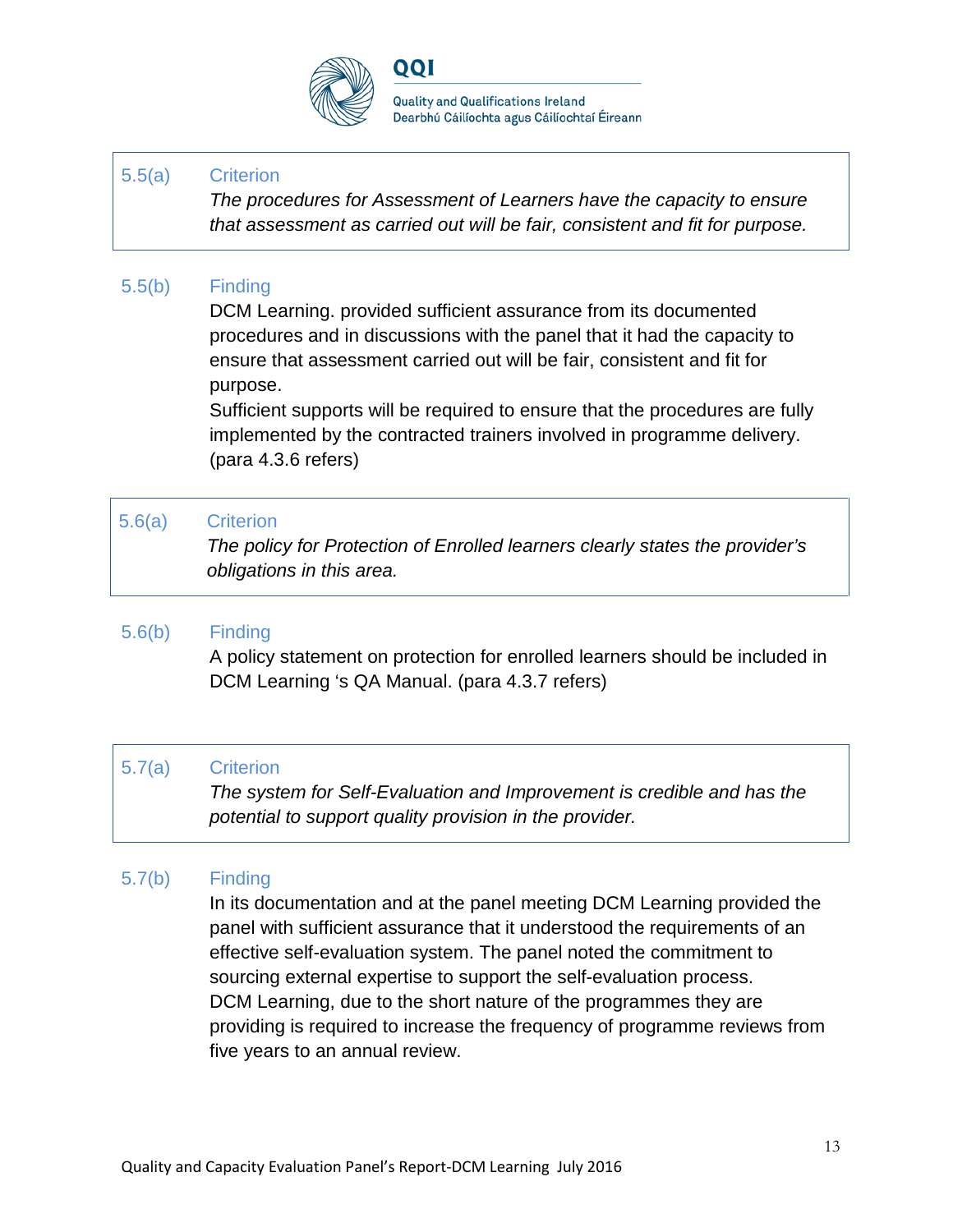

#### 5.8(a) Criterion

*There is evidence of involvement of all significant stakeholders (learners, staff, independent evaluator, external stakeholders) in the process of selfevaluation.*

### 5.8(b) Finding

There is evidence that DCM Learning understands the requirements for all stakeholders to be involved in its self-evaluation processes. It is unclear how DCM Learning will use the range of stakeholder feedback to improve its programmes. This should be clarified further.

### 5.9a) Criterion

*The presentation to the panel demonstrates a full ownership and understanding of the quality system by DCM learning management.*

#### 5.9(b) Finding

It was evident from the knowledgeable responses given by DCM Learning during the presentation to the panel that its directors have full ownership and understanding of its quality system. Appropriate CPD will need to be developed to ensure that the contracted trainers and support staff understand and can implement the proposed quality system. The panel recommends that networking opportunities should be developed with other established providers who offer accredited education and training

#### 5.10(a) Criterion

*The procedures are capable of being effectively monitored by the provider and/or by QQI.*

#### 5.10(b) Finding

The procedures set out in the quality assurance manual are capable of being effectively monitored by the provider and QQI.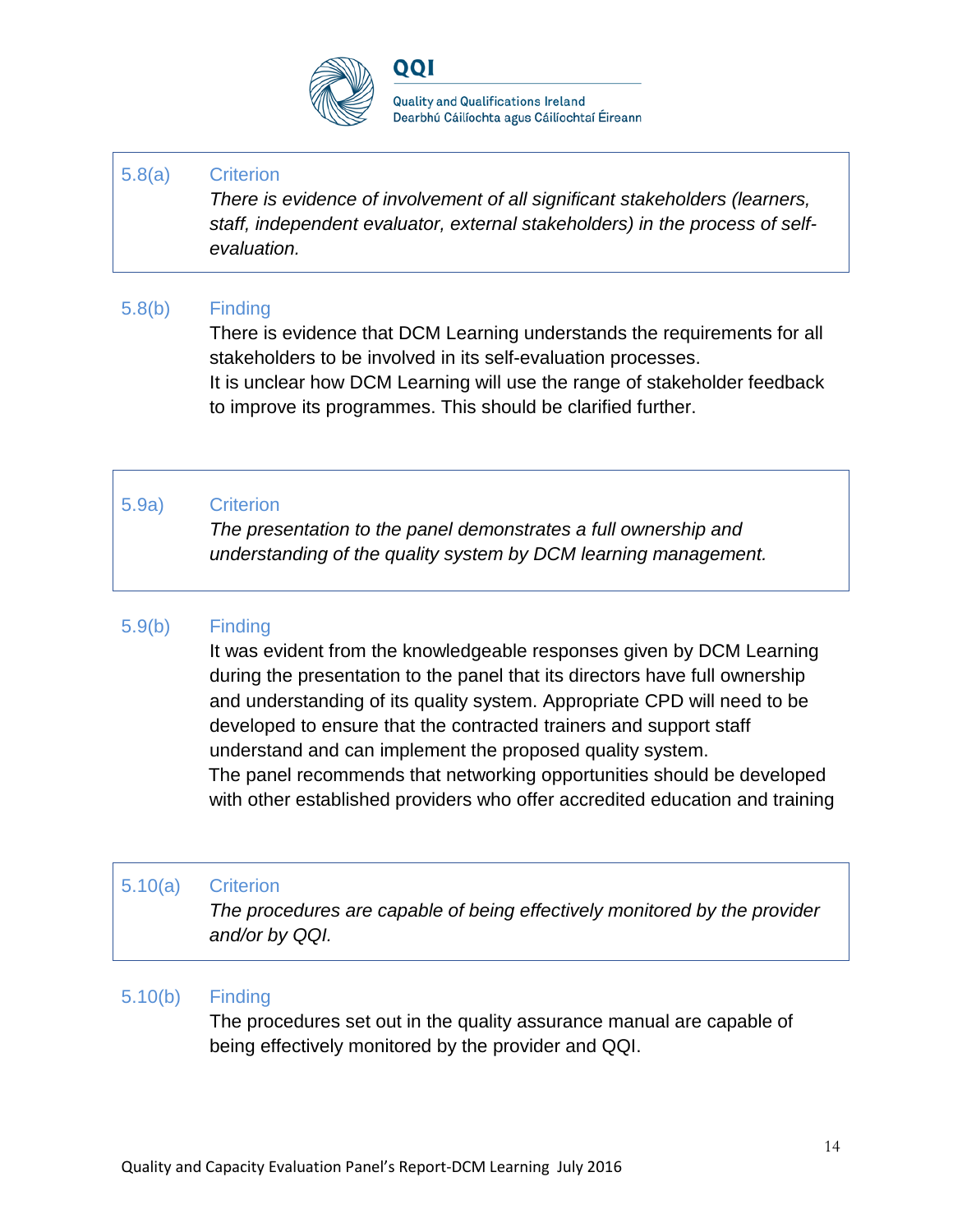

 The panel considers that the role of the Director of Operations as QA officer should be revisited to ensure that what has been proposed can be effectively implemented.

## **Evaluation of draft QA Procedures** - **Overall finding**

The panel is satisfied that the draft Quality Assurance procedures and supporting infrastructure submitted by DCM Learning demonstrates a potentially effective quality management system fit for the purposes of education and training programmes leading to Specific Purpose and minor NFQ Level 5 and 6 awards.

The implementation of the draft Quality Assurance procedures will require regular review by the directors to ensure they remain fit for purpose as proposed delivery of programmes commences.

The conditions and recommendations made by the panel will strengthen the procedures to support the implementation of an effective quality management system by DCM Learning.

## **Part 6 Conditions and Recommendations**

### **6.1 Conditions**

The panel, at the conclusion of the evaluation process, has set a number of conditions for DCM Learning. These conditions must be met to the satisfaction of QQI prior to the commencement of Stage 2 of the access to initial programme validation process: submission of programmes for validation.

### *Evaluation of the capacity of DCM Learning to provide quality education and training to learners*

• DCM Learning to commit to notifying QQI of any proposed collaborations prior to their establishment. (para 4.1.3)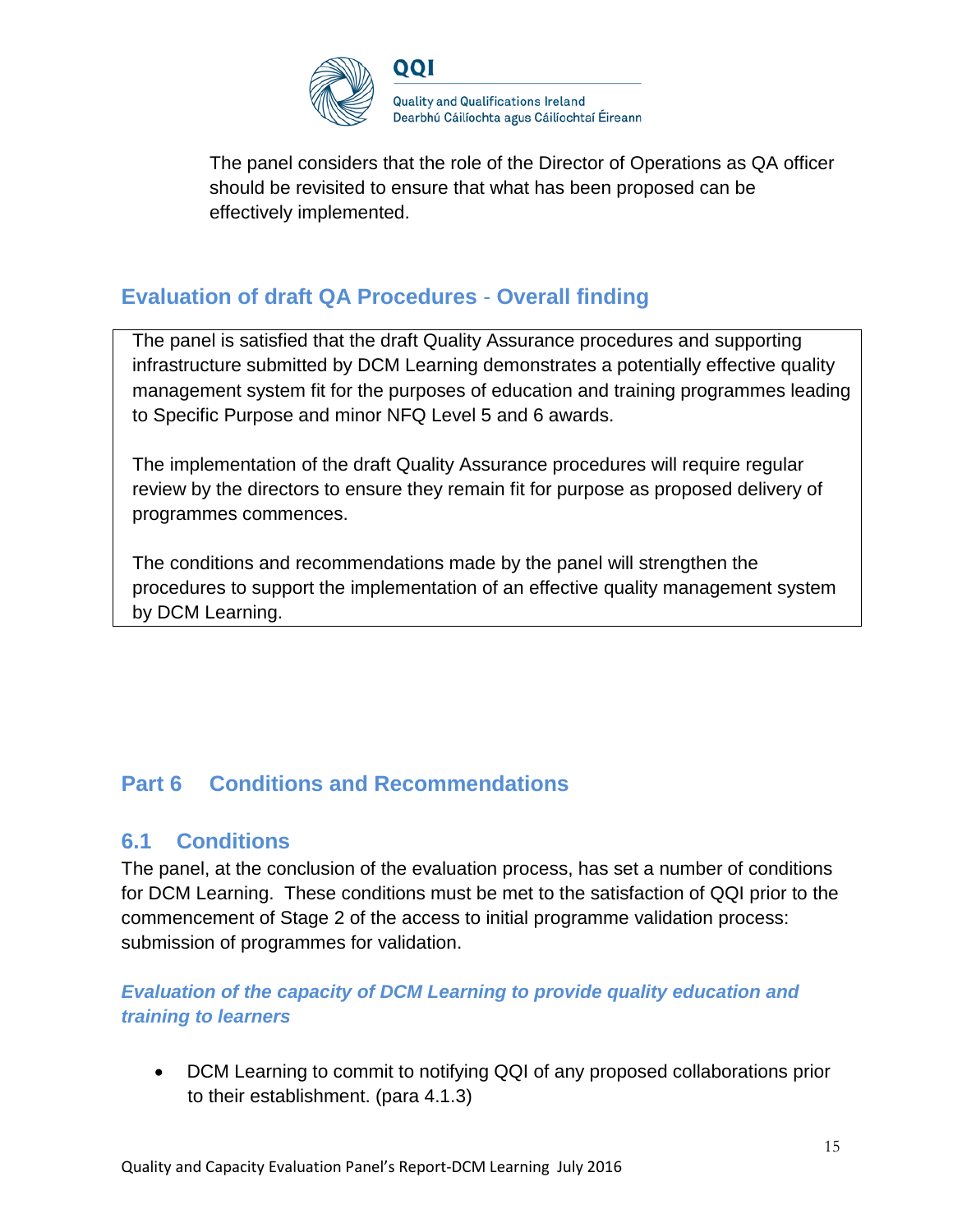

- Reconsider the roles of the Managing Director/ Head of Centre in the governance structure to ensure a clear separation of the academic and business decision making structures of the organisation. (para 4.2.3)
- Submit the appropriate quality assurance procedures for approval by QQI prior to the development of blended programmes. (para 4.3.5)
- Establish a trainer profile stating the qualifications and experience required by DCM Learning contracted trainers. (para 4.3.5)
- Develop appropriate resources and supports to ensure consistency of assessment across the contracted trainers delivering each programme. (para 4.3.6)
- Reconsider the roles of the Managing Director/Head of Centre and the Operations Director in proposed assessment processes. (para 4.3.6)

### **Evaluation of draft QA Procedures submitted by DCM Learning**

- Revise the terms and conditions of the contracted trainers to ensure that their responsibility for participating in monitoring activity is clearly stated. (para 5.4).
- Include policy statement on protection for enrolled learners in QA Manual (para 5.6)
- Review the programme review procedure to include annual reviews (para 5.7).
- Review how feedback provided by stakeholders will inform decisions to improve its programmes. (para 5.8)
- Review the role of the Director of Operations as QA officer to ensure that what has been proposed can be effectively implemented. (para 5.10)

It is a standard condition of the initial access to programme validation process that providers who have their draft QA procedures agreed by QQI must apply to validate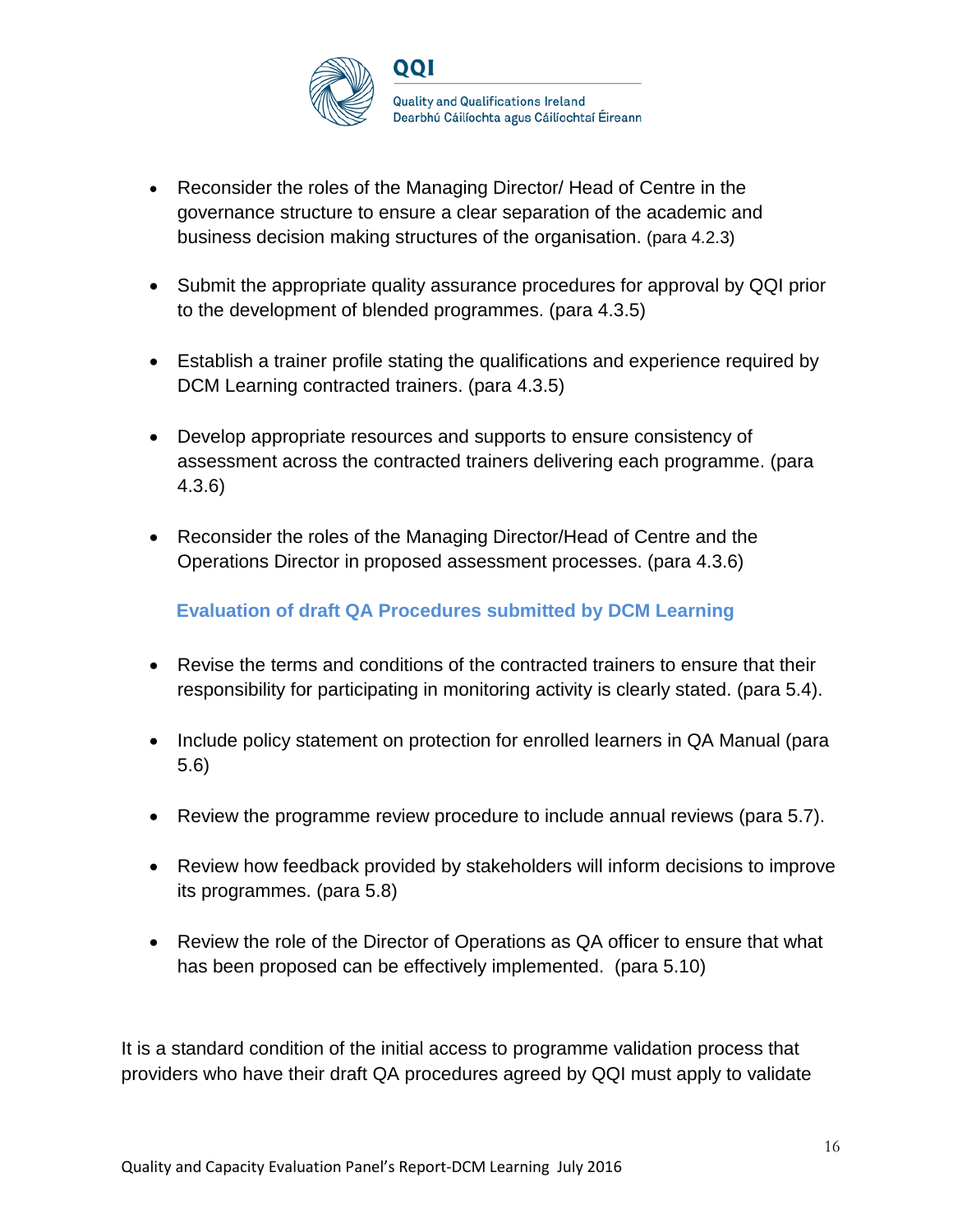

the proposed programmes within six months of their approval. This condition applies to DCM Learning.

### **6.2 Recommendations**

The panel, at the conclusion of the evaluation process, makes the following recommendations to DCM Learning for it consideration:

- Examine the potential of simplifying the proposed committee structure (para 4.2.3)
- Consider mechanisms for ensuring compulsory engagement in essential training and development for training staff. (para4.3.1)
- Network with other established providers who offer accredited education and training (para 5.9).

## **Part 7 Approval by Chair of the Panel**

This report of the Quality and Capacity Panel is approved and submitted to QQI for its decision on the recommendation to approve the draft Quality Assurance Procedures of DCM Learning and approve its progression to Stage 2 of the initial programme validation process.

M Jakzon

Name:

Naomi Jackson *Chair*

Date: 01 July 2016